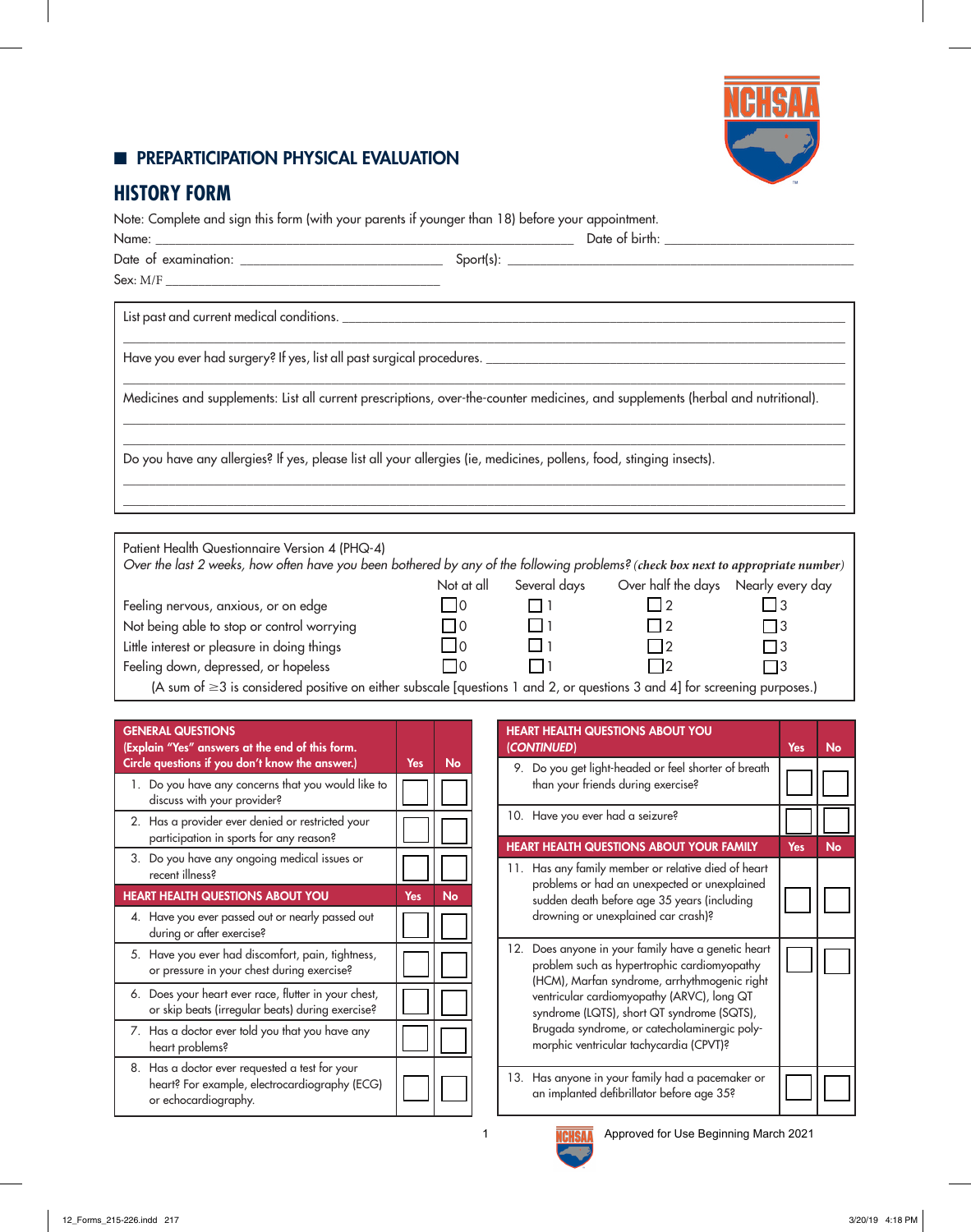| <b>BONE AND JOINT QUESTIONS</b>                                                                                                                                | Yes | No        | <b>MEDICAL QUESTIONS (CONTINUED)</b>                                                                                    | Yes        | No |
|----------------------------------------------------------------------------------------------------------------------------------------------------------------|-----|-----------|-------------------------------------------------------------------------------------------------------------------------|------------|----|
| 14. Have you ever had a stress fracture or an injury<br>to a bone, muscle, ligament, joint, or tendon that<br>caused you to miss a practice or game?           |     |           | 25. Do you worry about your weight?<br>26. Are you trying to or has anyone recommended<br>that you gain or lose weight? |            |    |
| 15. Do you have a bone, muscle, ligament, or joint<br>injury that bothers you?                                                                                 |     |           | 27. Are you on a special diet or do you avoid<br>certain types of foods or food groups?                                 |            |    |
| <b>MEDICAL QUESTIONS</b>                                                                                                                                       | Yes | <b>No</b> | 28. Have you ever had an eating disorder?                                                                               |            |    |
| 16. Do you cough, wheeze, or have difficulty<br>breathing during or after exercise?                                                                            |     |           | <b>FEMALES ONLY</b><br>29. Have you ever had a menstrual period?                                                        | <b>Yes</b> | No |
| 17. Are you missing a kidney, an eye, a testicle<br>(males), your spleen, or any other organ?                                                                  |     |           | 30. How old were you when you had your first<br>menstrual period?                                                       |            |    |
| 18. Do you have groin or testicle pain or a painful<br>bulge or hernia in the groin area?                                                                      |     |           | 31. When was your most recent menstrual period?                                                                         |            |    |
| 19. Do you have any recurring skin rashes or<br>rashes that come and go, including herpes or<br>methicillin-resistant Staphylococcus aureus<br>(MRSA)?         |     |           | 32. How many periods have you had in the past 12<br>months?<br>Explain "Yes" answers here.                              |            |    |
| 20. Have you had a concussion or head injury that<br>caused confusion, a prolonged headache, or<br>memory problems?                                            |     |           |                                                                                                                         |            |    |
| 21. Have you ever had numbness, had tingling, had<br>weakness in your arms or legs, or been unable<br>to move your arms or legs after being hit or<br>falling? |     |           |                                                                                                                         |            |    |
| 22. Have you ever become ill while exercising in the<br><b>heats</b>                                                                                           |     |           |                                                                                                                         |            |    |
| 23. Do you or does someone in your family have<br>sickle cell trait or disease?                                                                                |     |           |                                                                                                                         |            |    |
| 24. Have you ever had or do you have any prob-<br>lems with your eyes or vision?                                                                               |     |           |                                                                                                                         |            |    |

#### **I hereby state that, to the best of my knowledge, my answers to the questions on this form are complete and correct.**

| Signature of athlete: _            |  |
|------------------------------------|--|
| Signature of parent or guardian: _ |  |
| Date:                              |  |
|                                    |  |

*© 2019 American Academy of Family Physicians, American Academy of Pediatrics, American College of Sports Medicine, American Medical Society for Sports Medicine, American Orthopaedic Society for Sports Medicine, and American Osteopathic Academy of Sports Medicine. Permission is granted to reprint for noncommercial, educational purposes with acknowledgment.*

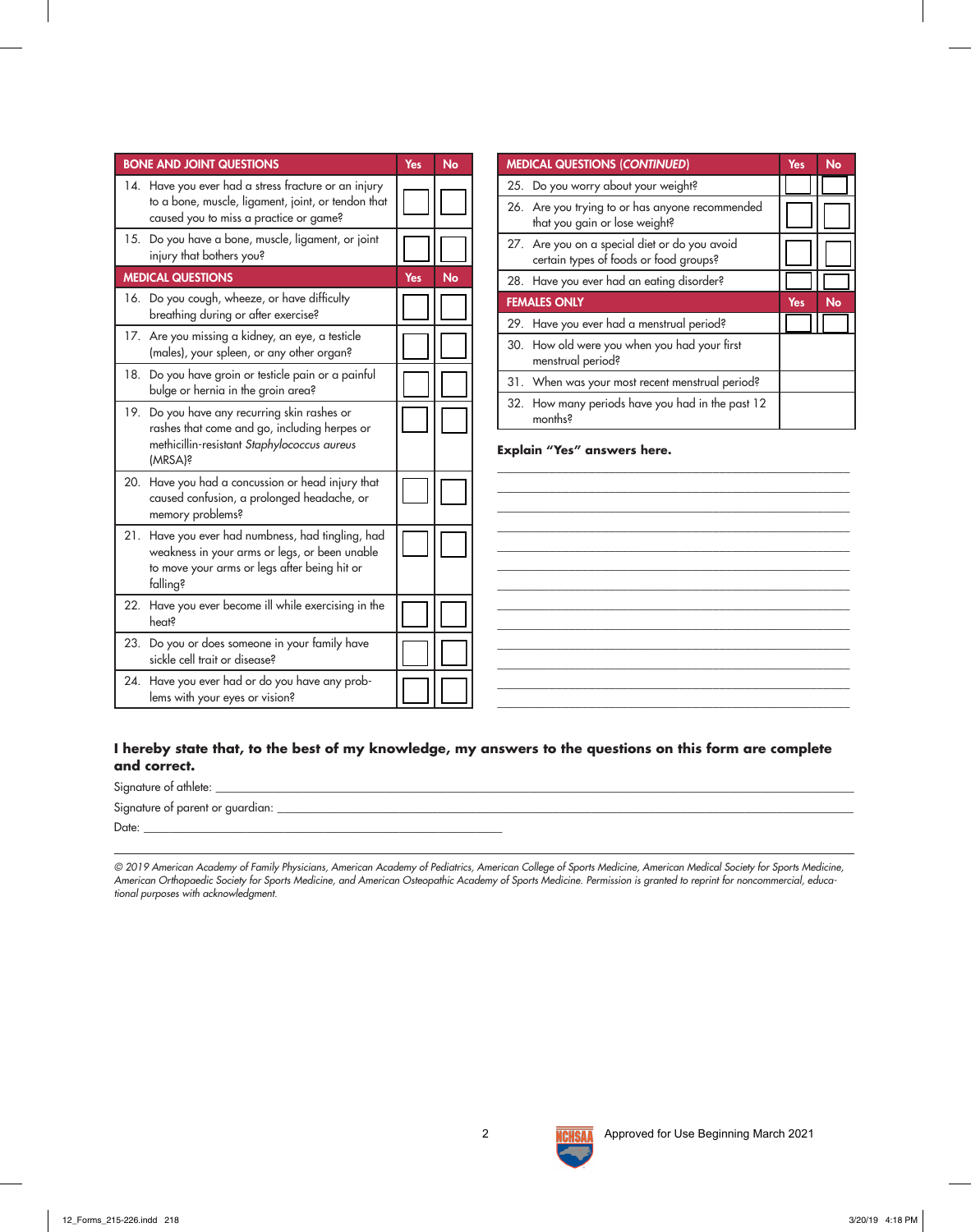#### **E** PREPARTICIPATION PHYSICAL EVALUATION

### **PHYSICAL EXAMINATION FORM**

Name: \_\_\_\_\_\_\_\_\_\_\_\_\_\_\_\_\_\_\_\_\_\_\_\_\_\_\_\_\_\_\_\_\_\_\_\_\_\_\_\_\_\_\_\_\_\_\_\_\_\_\_\_\_\_\_\_\_\_\_\_\_\_\_\_\_ Date of birth: \_\_\_\_\_\_\_\_\_\_\_\_\_\_\_\_\_\_\_\_\_\_\_\_\_\_\_\_

#### *PHYSICIAN REMINDERS*

- 1. Consider additional questions on more-sensitive issues.
	- Do you feel stressed out or under a lot of pressure?
	- Do you ever feel sad, hopeless, depressed, or anxious?
	- Do you feel safe at your home or residence?
	- Have you ever tried cigarettes, e-cigarettes, chewing tobacco, snuff, or dip?
	- During the past 30 days, did you use chewing tobacco, snuff, or dip?
	- Do you drink alcohol or use any other drugs?
	- Have you ever taken anabolic steroids or used any other performance-enhancing supplement?
	- Have you ever taken any supplements to help you gain or lose weight or improve your performance?
	- Do you wear a seat belt, use a helmet, and use condoms?
- 2. Consider reviewing questions on cardiovascular symptoms (Q4–Q13 of History Form).

| <b>EXAMINATION</b>           |         |                                                                                                                                                                 |      |            |               |               |                          |
|------------------------------|---------|-----------------------------------------------------------------------------------------------------------------------------------------------------------------|------|------------|---------------|---------------|--------------------------|
| Height:                      | Weight: |                                                                                                                                                                 |      |            |               |               |                          |
| BP:                          | Pulse:  | Vision: R 20/                                                                                                                                                   | L20/ | Corrected: |               | Y             | - In                     |
| <b>MEDICAL</b>               |         |                                                                                                                                                                 |      |            | <b>NORMAL</b> |               | <b>ABNORMAL FINDINGS</b> |
| Appearance                   |         |                                                                                                                                                                 |      |            |               |               |                          |
|                              |         | • Marfan stigmata (kyphoscoliosis, high-arched palate, pectus excavatum, arachnodactyly, hyperlaxity,                                                           |      |            |               |               |                          |
| Eyes, ears, nose, and throat |         | myopia, mitral valve prolapse [MVP], and aortic insufficiency)                                                                                                  |      |            |               |               |                          |
| Pupils equal                 |         |                                                                                                                                                                 |      |            |               |               |                          |
| • Hearing                    |         |                                                                                                                                                                 |      |            |               |               |                          |
| Lymph nodes                  |         |                                                                                                                                                                 |      |            |               |               |                          |
| Heart <sup>®</sup>           |         |                                                                                                                                                                 |      |            |               |               |                          |
|                              |         | Murmurs (auscultation standing, auscultation supine, and ± Valsalva maneuver)                                                                                   |      |            |               |               |                          |
| Lungs                        |         |                                                                                                                                                                 |      |            |               |               |                          |
| Abdomen                      |         |                                                                                                                                                                 |      |            |               |               |                          |
| Skin                         |         |                                                                                                                                                                 |      |            |               |               |                          |
| tinea corporis               |         | • Herpes simplex virus (HSV), lesions suggestive of methicillin-resistant Staphylococcus aureus (MRSA), or                                                      |      |            |               |               |                          |
| Neurological                 |         |                                                                                                                                                                 |      |            |               |               |                          |
| <b>MUSCULOSKELETAL</b>       |         |                                                                                                                                                                 |      |            |               | <b>NORMAL</b> | <b>ABNORMAL FINDINGS</b> |
| Neck                         |         |                                                                                                                                                                 |      |            |               |               |                          |
| <b>Back</b>                  |         |                                                                                                                                                                 |      |            |               |               |                          |
| Shoulder and arm             |         |                                                                                                                                                                 |      |            |               |               |                          |
| Elbow and forearm            |         |                                                                                                                                                                 |      |            |               |               |                          |
| Wrist, hand, and fingers     |         |                                                                                                                                                                 |      |            |               |               |                          |
| Hip and thigh                |         |                                                                                                                                                                 |      |            |               |               |                          |
| Knee                         |         |                                                                                                                                                                 |      |            |               |               |                          |
| Leg and ankle                |         |                                                                                                                                                                 |      |            |               |               |                          |
| Foot and toes                |         |                                                                                                                                                                 |      |            |               |               |                          |
|                              |         |                                                                                                                                                                 |      |            |               |               |                          |
| Functional                   |         |                                                                                                                                                                 |      |            |               |               |                          |
|                              |         | • Double-leg squat test, single-leg squat test, and box drop or step drop test                                                                                  |      |            |               |               |                          |
|                              |         | <sup>a</sup> Consider electrocardiography (ECG), echocardiography, referral to a cardiologist for abnormal cardiac history or examination findings, or a combi- |      |            |               |               |                          |
| nation of those.             |         |                                                                                                                                                                 |      |            |               |               |                          |
|                              |         |                                                                                                                                                                 |      |            |               |               |                          |
| Address:                     |         | <u> 1989 - Johann Stein, marwolaethau a bhann an t-Amhair an t-Amhair an t-Amhair an t-Amhair an t-Amhair an t-A</u>                                            |      |            |               |               | MD, DO, NP, or PA        |

*© 2019 American Academy of Family Physicians, American Academy of Pediatrics, American College of Sports Medicine, American Medical Society for Sports Medicine, American Orthopaedic Society for Sports Medicine, and American Osteopathic Academy of Sports Medicine. Permission is granted to reprint for noncommercial, educational purposes with acknowledgment.*



3 **Approved for Use Beginning March 2021**